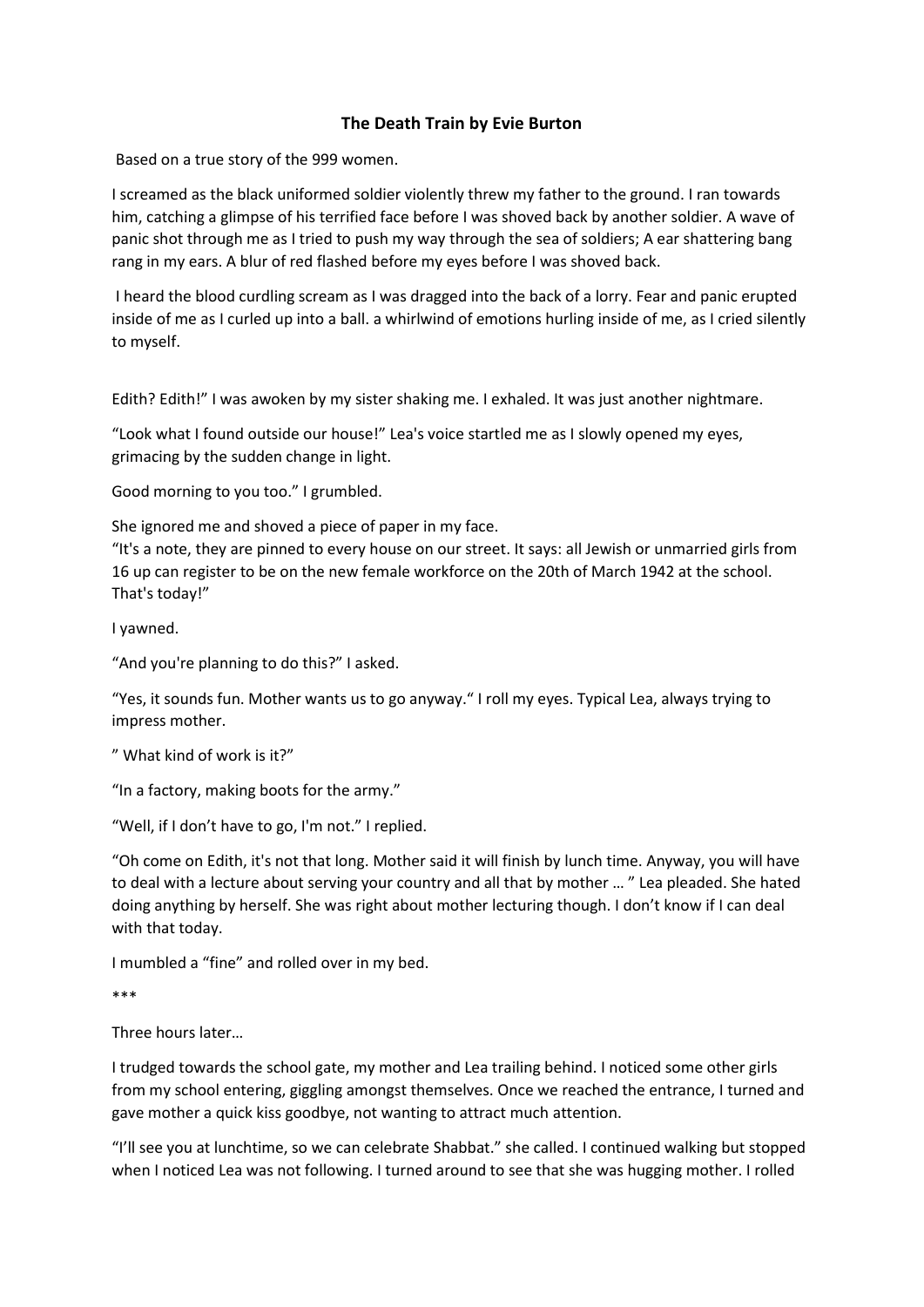my eyes and continued towards the school. I reached the gate to be greeted by a mass of people huddled at the entrance.

Out of the corner of my eye, I noticed a SS officer standing upright and very still, watching as the girls lined up. I shuddered, feeling the familiar pang of dread slice up my back. He had the same identical cold, hard stare that they all had, as if they were interrogating you; it was as if they could see into your soul. What was he doing here? There was something suspicious and rather out of the ordinary about those black uniformed soldiers. Something about his presence made me feel uneasy. I shivered although I was not cold at all, but rather a much deeper, unsettling feeling in the pit of my stomach. Nervously I joined the every growing queue of girls of whom I mostly recognised from my village and school, all roughly my age. Lea appeared next to me, grabbing my hand and talking excitedly about Shabbat. Her face dropped when she noticed the SS officer. I squeezed her hand and gave her the most comforting smile I could muster, but secretly they scared me too. The queue disappeared gradually and soon we found ourselves standing in front of a stern-faced man dressed in military uniform.

"Names and surnames. " He barked, his expression not changing.

"Edith Friedman" I replied, glaring at him back. I nudged Lea.

"Erm, Lea Friedman," Lea stuttered.

Follow through this door and wait for further instruction. next!"

\*\*\*

We waited in the hall for hours, as the girls gradually trickled through the door in pairs until there we filled the entire room. Everyone huddled together, talking excitedly with one another.

Out of the corner of my eye, I noticed one officer pushing a girl through a back exit at the end of the hall. Suddenly everything happened at once.

The officers and military personnels began shouting that everyone needed to follow immediately. Chaos erupted in the hall as everyone began moving at once, flustered by the sudden urgency. I exchanged looks with Lea, her face matching the same confused expression as everyone.

We followed through the door, tailing behind the cluster of girls. Where were we going? A wave of confusion washed over me, as I tried to make sense of what was going on.

All of a sudden, I heard desperate shouts coming from the school entrance. I swiveled around. To my surprise, I saw distressed looking mothers shouting at a nearby officer from behind the wall. He ignored her and continued to usher the girls away. I stopped dead in my tracks. Something was not right.

"Lea don't follow the officers, I don't trust them." I turned, expecting to see Lea next to me but to my horror she had vanished.

"Lea!" I raised my voice more urgently this time, panic growing by the second. I pushed through the bodies, scanning through the crowd desperately. I started running, a mix of fear and dread boiling inside of me as I came to a halt. I recognised this place. Suddenly a train whizzed past and came to an abrupt stop. I watched in horror as the officers began pushing the girls on the train.

"Lea!" I shouted my voice hoarse as panic rose to my throat. We had to get out of here. My heart thumped violently in my chest, as I searched for an exit.